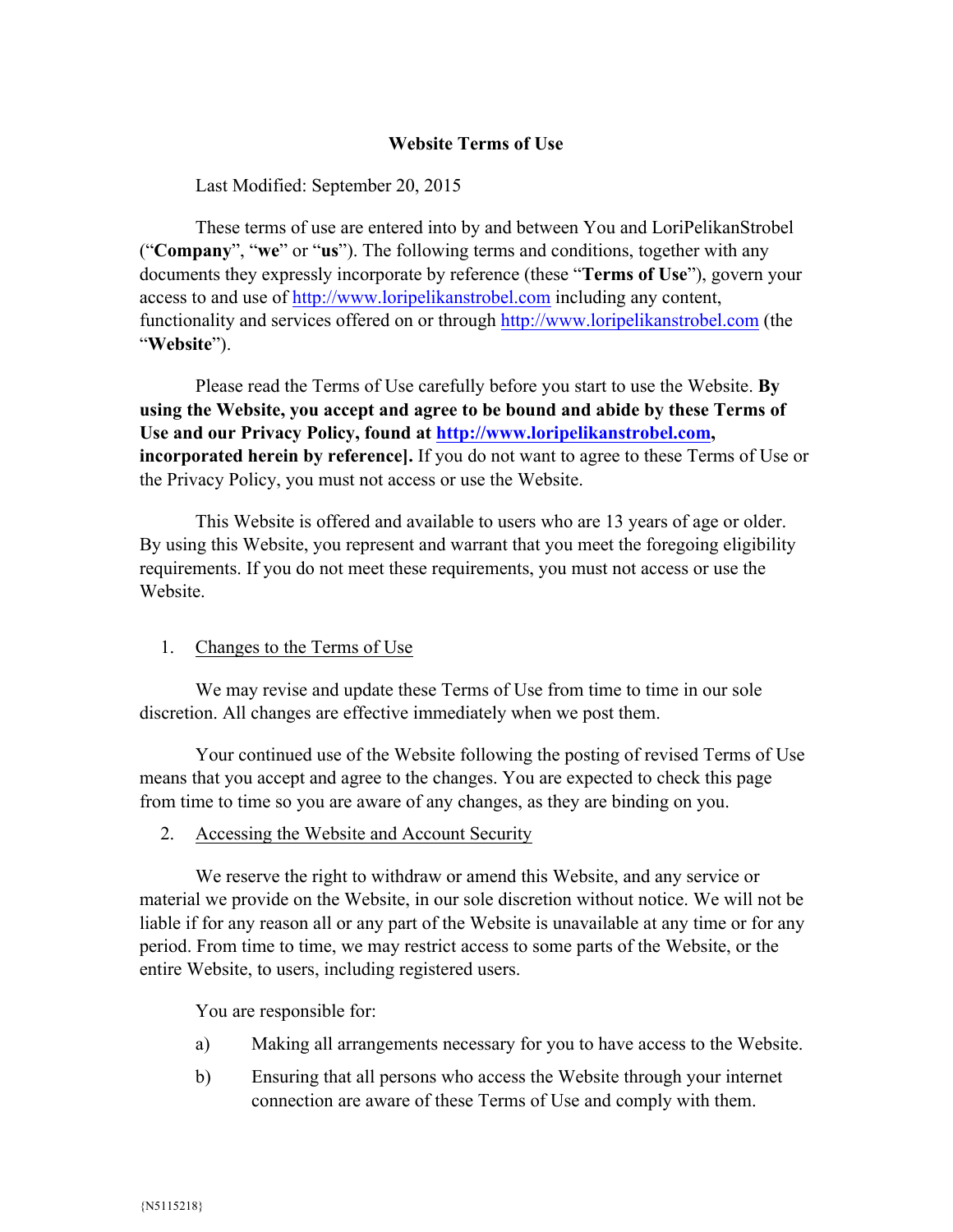To access the Website or some of the resources it offers, you may be asked to provide certain registration details or other information. It is a condition of your use of the Website that all the information you provide on the Website is correct, current and complete. You agree that all information you provide to register with this Website or otherwise, including but not limited to through the use of any interactive features on the Website, is governed by our Privacy Policy WEBSITE PRIVACY POLICY .doc, and you consent to all actions we take with respect to your information consistent with our Privacy Policy.

If you choose, or are provided with, a user name, password or any other piece of information as part of our security procedures, you must treat such information as confidential, and you must not disclose it to any other person or entity. You also acknowledge that your account is personal to you and agree not to provide any other person with access to this Website or portions of it using your user name, password or other security information. You agree to notify us immediately of any unauthorized access to or use of your user name or password or any other breach of security. You also agree to ensure that you exit from your account at the end of each session. You should use particular caution when accessing your account from a public or shared computer so that others are not able to view or record your password or other personal information.

We have the right to disable any user name, password or other identifier, whether chosen by you or provided by us, at any time if, in our opinion, you have violated any provision of these Terms of Use.

#### 3. Intellectual Property Rights

The Website and its entire contents, features and functionality (including but not limited to all information, software, text, displays, images, video and audio, and the design, selection and arrangement thereof), are owned by the Company, its licensors or other providers of such material and are protected by United States and international copyright, trademark, patent, trade secret and other intellectual property or proprietary rights laws.

These Terms of Use permit you to use the Website for your personal, noncommercial use only. You must not reproduce, distribute, modify, create derivative works of, publicly display, publicly perform, republish, download, store or transmit any of the material on our Website, except as follows:

- a) Your computer may temporarily store copies of such materials in RAM incidental to your accessing and viewing those materials.
- b) You may store files that are automatically cached by your Web browser for display enhancement purposes.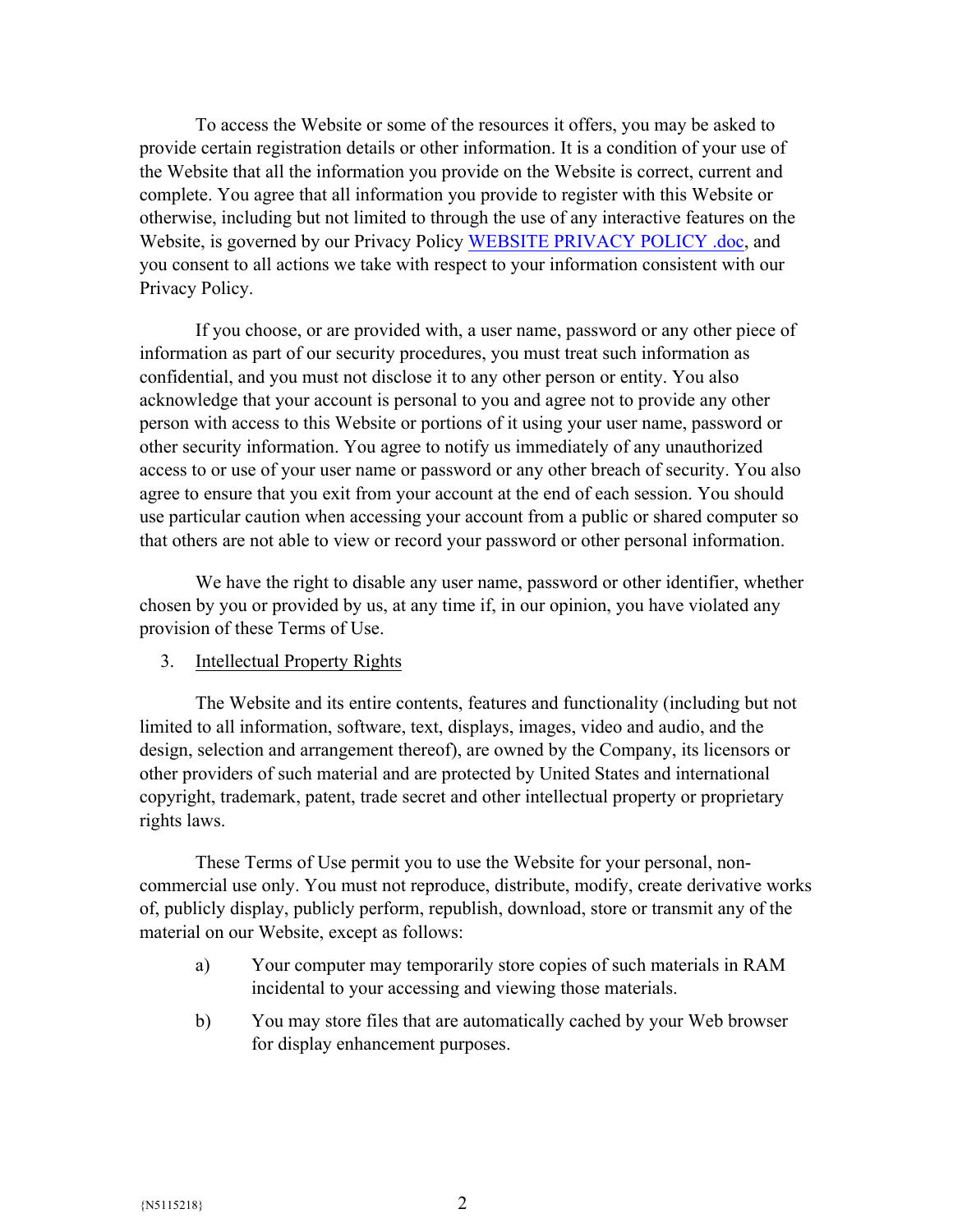- c) You may print or download one copy of a reasonable number of pages of the Website for your own personal, non-commercial use and not for further reproduction, publication or distribution.
- d) If we provide desktop, mobile or other applications for download, you may download a single copy to your computer or mobile device solely for your own personal, non-commercial use, provided you agree to be bound by our end user license agreement for such applications.
- e) If we provide *social media features* http://www.loripelikanstrobel.com and other SOCIAL MEDIA FEATURES with certain content, you may take such actions as are enabled by such features.

You must not:

- a) Modify copies of any materials from this site.
- b) Use any illustrations, photographs, video or audio sequences or any graphics separately from the accompanying text.
- c) Delete or alter any copyright, trademark or other proprietary rights notices from copies of materials from this site.

You must not access or use for any commercial purposes any part of the Website or any services or materials available through the Website.

If you wish to make any use of material on the Website other than that set out in this section, please address your request to: mailto:info@loripelikanstrobel.com

If you print, copy, modify, download or otherwise use or provide any other person with access to any part of the Website in breach of the Terms of Use, your right to use the Website will cease immediately and you must, at our option, return or destroy any copies of the materials you have made. No right, title or interest in or to the Website or any content on the Website is transferred to you, and all rights not expressly granted are reserved by the Company. Any use of the Website not expressly permitted by these Terms of Use is a breach of these Terms of Use and may violate copyright, trademark and other laws.

# 4. Trademarks

The Company name, the terms **Waggleview** and **Dogosophy** and all related names, logos, product and service names, designs and slogans are trademarks of the Company or its affiliates or licensors. You must not use such marks without the prior written permission of the Company. All other names, logos, product and service names, designs and slogans on this Website are the trademarks of their respective owners.

5. Prohibited Uses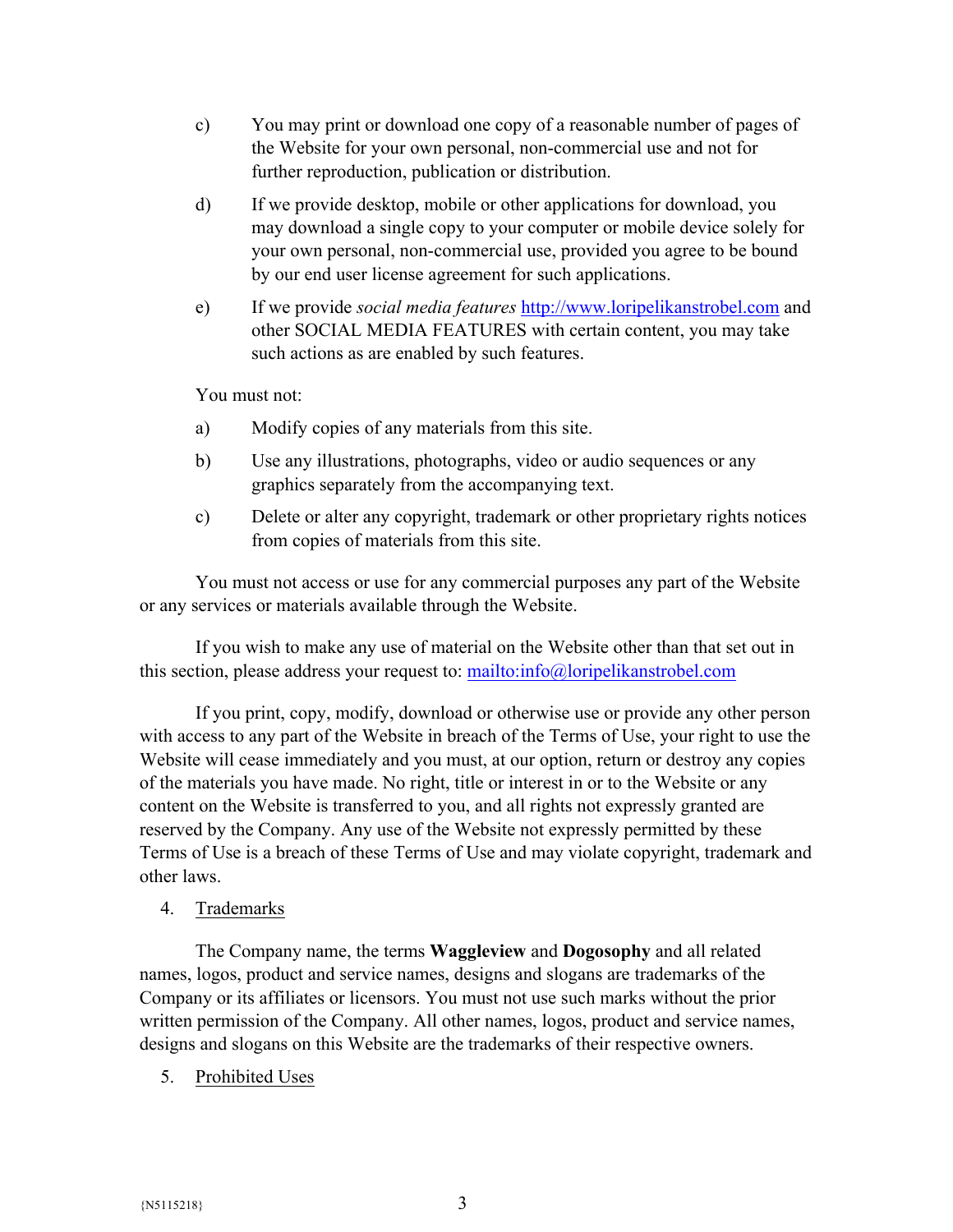You may use the Website only for lawful purposes and in accordance with these Terms of Use. You agree not to use the Website:

- a) In any way that violates any applicable federal, state, local or international law or regulation (including, without limitation, any laws regarding the export of data or software to and from the US or other countries).
- b) For the purpose of exploiting, harming or attempting to exploit or harm minors in any way by exposing them to inappropriate content, asking for personally identifiable information or otherwise.
- c) To send, knowingly receive, upload, download, use or re-use any material which does not comply with the Content Standards [as contained in Section 8 of this Website Terms of Use document] set out in these Terms of Use.
- d) To transmit, or procure the sending of, any advertising or promotional material, including any "junk mail", "chain letter" or "spam" or any other similar solicitation.
- e) To impersonate or attempt to impersonate the Company, a Company employee, another user or any other person or entity (including, without limitation, by using e-mail addresses associated with any of the foregoing).
- f) To engage in any other conduct that restricts or inhibits anyone's use or enjoyment of the Website, or which, as determined by us, may harm the Company or users of the Website or expose them to liability.

Additionally, you agree not to:

- a) Use the Website in any manner that could disable, overburden, damage, or impair the site or interfere with any other party's use of the Website, including their ability to engage in real time activities through the Website.
- b) Use any robot, spider or other automatic device, process or means to access the Website for any purpose, including monitoring or copying any of the material on the Website.
- c) Use any manual process to monitor or copy any of the material on the Website or for any other unauthorized purpose without our prior written consent.
- d) Use any device, software or routine that interferes with the proper working of the Website.
- e) Introduce any viruses, trojan horses, worms, logic bombs or other material which is malicious or technologically harmful.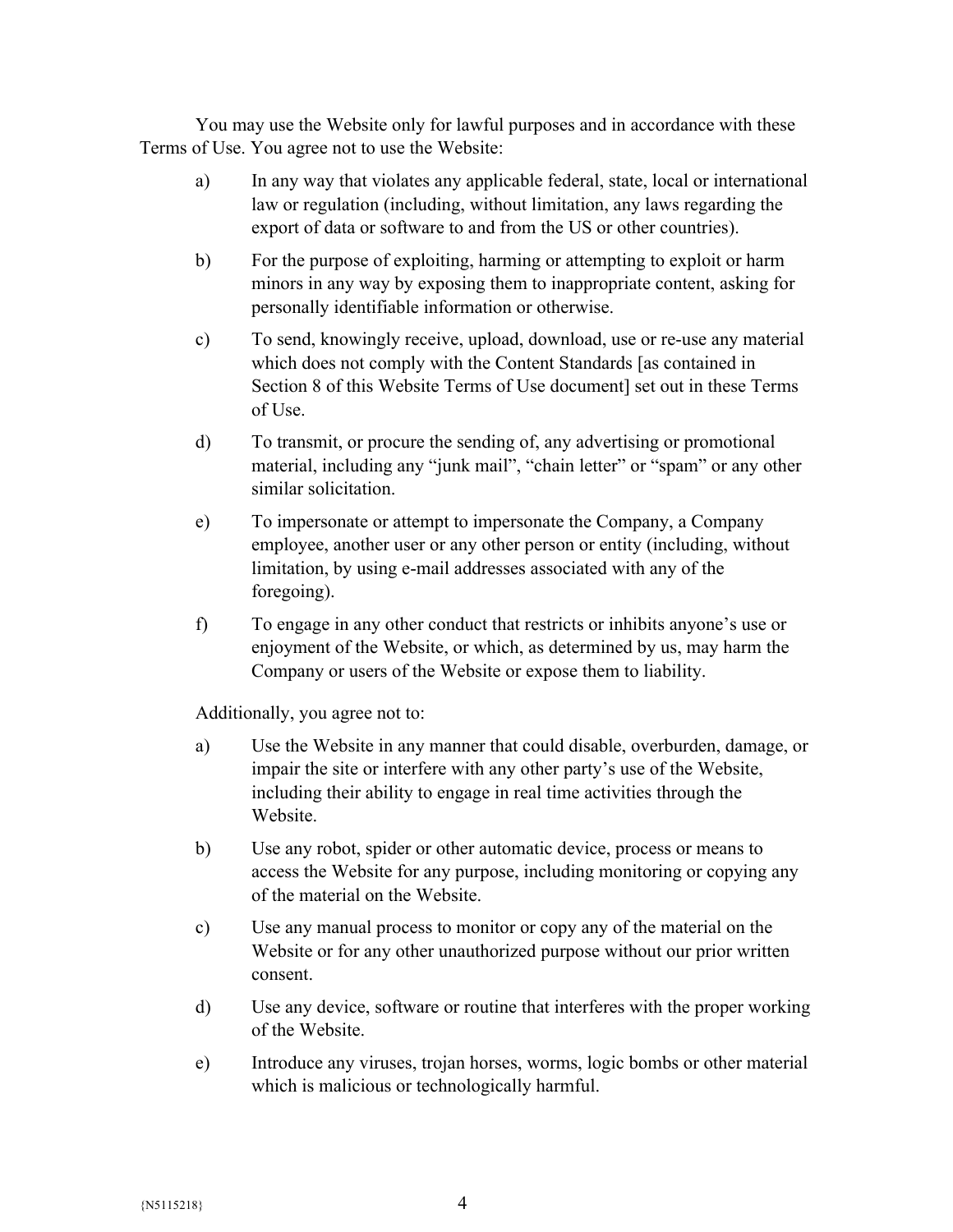- f) Attempt to gain unauthorized access to, interfere with, damage or disrupt any parts of the Website, the server on which the Website is stored, or any server, computer or database connected to the Website.
- g) Attack the Website via a denial-of-service attack or a distributed denial-ofservice attack.
- h) Otherwise attempt to interfere with the proper working of the Website.
- 6. User Contributions

The Website may contain message boards, chat rooms, personal web pages or profiles, forums, bulletin boards, and other interactive features (collectively, "**Interactive Services**") that allow users to post, submit, publish, display or transmit to other users or other persons (hereinafter, "**post**") content or materials (collectively, "**User Contributions**") on or through the Website.

All User Contributions must comply with the Content Standards set out in these Terms of Use.

Any User Contribution you post to the site will be considered non-confidential and non-proprietary. By providing any User Contribution on the Website, you grant us and our affiliates and service providers, and each of their and our respective licensees, successors and assigns the right to use, reproduce, modify, perform, display, distribute and otherwise disclose to third parties any such material.

You represent and warrant that:

- a) You own or control all rights in and to the User Contributions and have the right to grant the license granted above to us and our affiliates and service providers, and each of their and our respective licensees, successors and assigns.
- b) All of your User Contributions do and will comply with these Terms of Use.

You understand and acknowledge that you are responsible for any User Contributions you submit or contribute, and you, not the Company, have fully responsibility for such content, including its legality, reliability, accuracy and appropriateness.

We are not responsible, or liable to any third party, for the content or accuracy of any User Contributions posted by you or any other user of the Website.

7. Monitoring and Enforcement; Termination

We have the right to: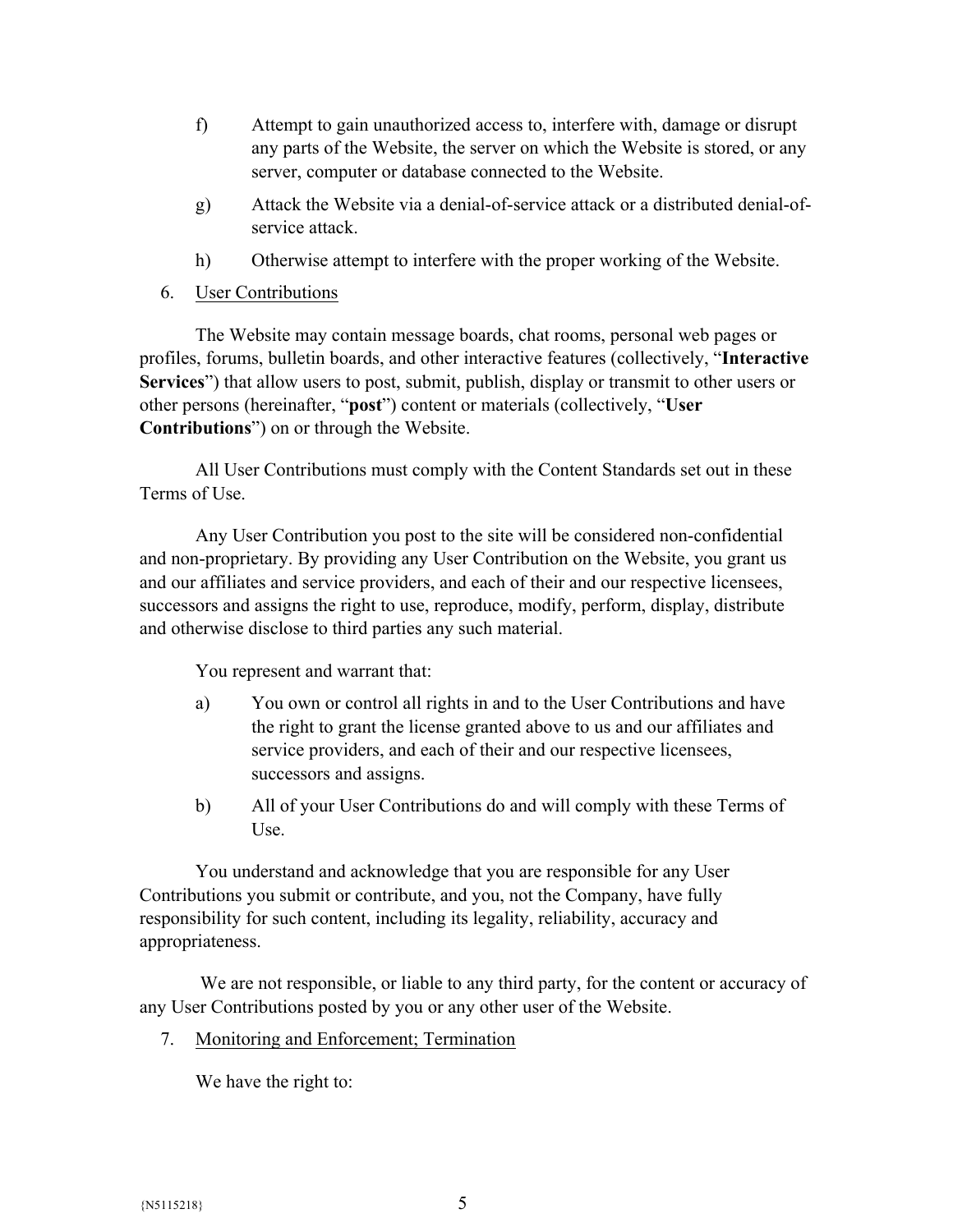- a) Remove or refuse to post any User Contributions for any or no reason in our sole discretion.
- b) Take any action with respect to any User Contribution that we deem necessary or appropriate in our sole discretion, including if we believe that such User Contribution violates the Terms of Use, including the Content Standards, infringes any intellectual property right or other right of any person or entity, threatens the personal safety of users of the Website or the public or could create liability for the Company.
- c) Disclose your identity or other information about you to any third party who claims that material posted by you violates their rights, including their intellectual property rights or their right to privacy.
- d) Take appropriate legal action, including without limitation, referral to law enforcement, for any illegal or unauthorized use of the Website.
- e) Terminate or suspend your access to all or part of the Website for any violation of these Terms of Use.

Without limiting the foregoing, we have the right to fully cooperate with any law enforcement authorities or court order requesting or directing us to disclose the identity or other information of anyone posting any materials on or through the Website. YOU WAIVE AND HOLD HARMLESS THE COMPANY AND ITS AFFILIATES, LICENSEES AND SERVICE PROVIDERS FROM ANY CLAIMS RESULTING FROM ANY ACTION TAKEN BY THE COMPANY/ANY OF THE FOREGOING PARTIES DURING OR AS A RESULT OF ITS INVESTIGATIONS AND FROM ANY ACTIONS TAKEN AS A CONSEQUENCE OF INVESTIGATIONS BY EITHER THE COMPANY/SUCH PARTIES OR LAW ENFORCEMENT AUTHORITIES.

However, we do not undertake to review all material before it is posted on the Website, and cannot ensure prompt removal of objectionable material after it has been posted. Accordingly, we assume no liability for any action or inaction regarding transmissions, communications or content provided by any user or third party. We have no liability or responsibility to anyone for performance or nonperformance of the activities described in this section.

8. Content Standards

These content standards apply to any and all User Contributions and use of Interactive Services. User Contributions must in their entirety comply with all applicable federal, state, local and international laws and regulations. Without limiting the foregoing, User Contributions must not:

a) Contain any material which is defamatory, obscene, indecent, abusive, offensive, harassing, violent, hateful, inflammatory or otherwise objectionable.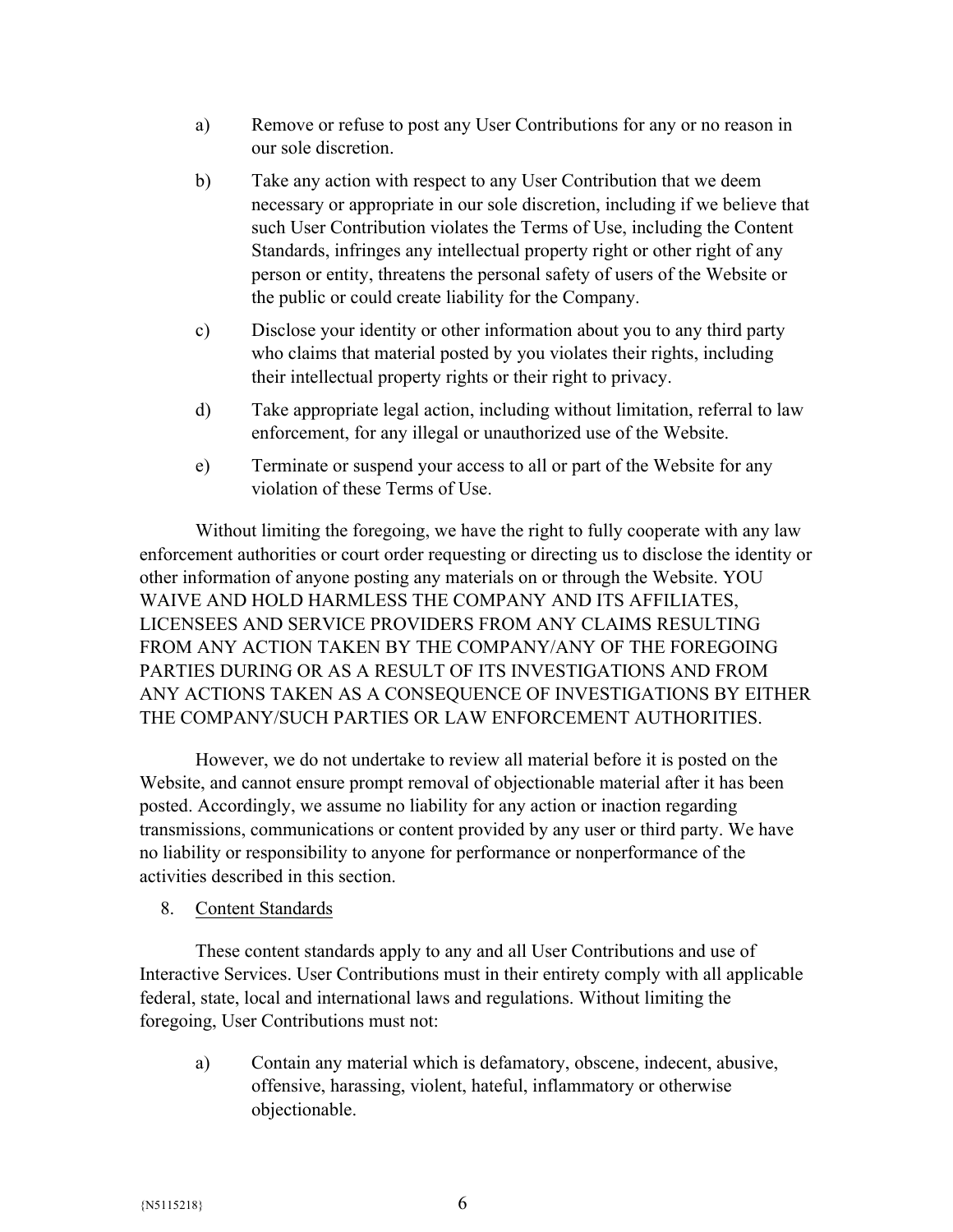- b) Promote sexually explicit or pornographic material, violence, or discrimination based on race, sex, religion, nationality, disability, sexual orientation or age.
- c) Infringe any patent, trademark, trade secret, copyright or other intellectual property or other rights of any other person.
- d) Violate the legal rights (including the rights of publicity and privacy) of others or contain any material that could give rise to any civil or criminal liability under applicable laws or regulations or that otherwise may be in conflict with these Terms of Use and our Privacy Policy WEBSITE PRIVACY POLICY.doc
- e) Be likely to deceive any person.
- f) Promote any illegal activity, or advocate, promote or assist any unlawful act.
- g) Impersonate any person, or misrepresent your identity or affiliation with any person or organization.
- h) Involve commercial activities or sales, such as contests, sweepstakes and other sales promotions, barter or advertising.
- i) Give the impression that they emanate from or are endorsed by us or any other person or entity, if this is not the case.

# 9. Copyright Infringement

If you believe that any User Contributions violate your copyright, please see our Copyright Policy Copyright-DMCA Policy.doc for instructions on sending us a notice of copyright infringement. It is the policy of the Company to terminate the user accounts of repeat infringers.

### 10. Reliance on Information Posted

The information presented on or through the Website is made available solely for general information purposes. We do not warrant the accuracy, completeness or usefulness of this information. Any reliance you place on such information is strictly at your own risk. We disclaim all liability and responsibility arising from any reliance placed on such materials by you or any other visitor to the Website, or by anyone who may be informed of any of its contents.

This Website includes content provided by third parties, including materials provided by other users, bloggers and third-party licensors, syndicators, aggregators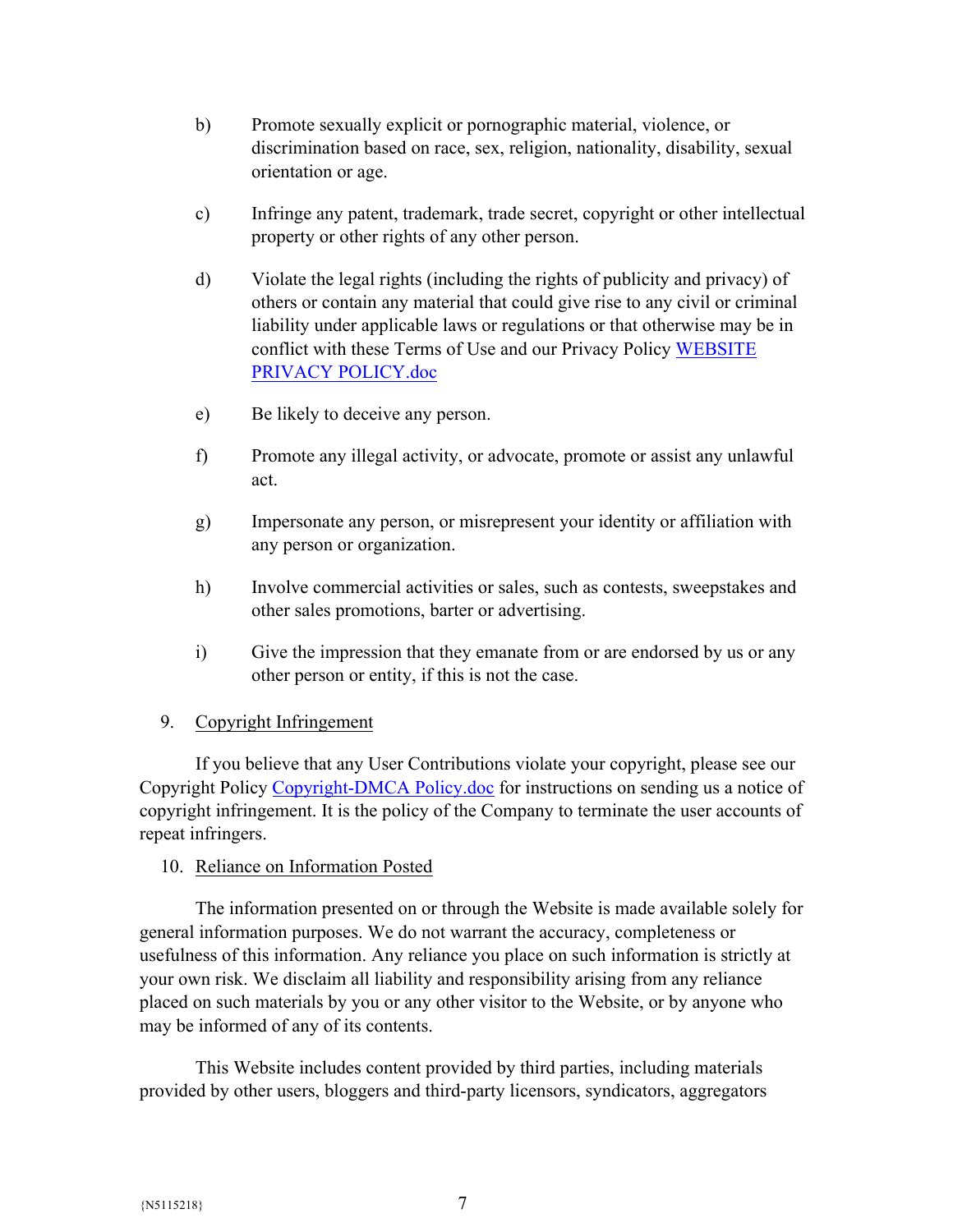and/or reporting services. All statements and/or opinions expressed in these materials, and all articles and responses to questions and other content, other than the content provided by the Company, are solely the opinions and the responsibility of the person or entity providing those materials. These materials do not necessarily reflect the opinion of the Company. We are not responsible, or liable to you or any third party, for the content or accuracy of any materials provided by any third parties.

#### 11. Changes to the Website

We may update the content on this Website from time to time, but its content is not necessarily complete or up-to-date. Any of the material on the Website may be out of date at any given time, and we are under no obligation to update such material.

#### 12. Information About You and Your Visits to the Website

All information we collect on this Website is subject to our Privacy Policy WEBSITE PRIVACY POLICY.doc By using the Website, you consent to all actions taken by us with respect to your information in compliance with the Privacy Policy.

### 13. Linking to the Website and Social Media Features

You may link to our homepage, provided you do so in a way that is fair and legal and does not damage our reputation or take advantage of it, but you must not establish a link in such a way as to suggest any form of association, approval or endorsement on our part without our express written consent.

This Website may provide certain social media features that enable you to:

- a) Link from your own or certain third-party websites to certain content on this Website.
- b) Send e-mails or other communications with certain content, or links to certain content, on this Website.
- c) Cause limited portions of content on this Website to be displayed or appear to be displayed on your own or certain third-party websites.

You may use these features solely as they are provided by us and solely with respect to the content they are displayed with. Subject to the foregoing, you must not:

- a) Establish a link from any website that is not owned by you.
- b) Cause the Website or portions of it to be displayed, or appear to be displayed by, for example, framing, deep linking or in-line linking, on any other site.
- c) Link to any part of the Website other than the homepage.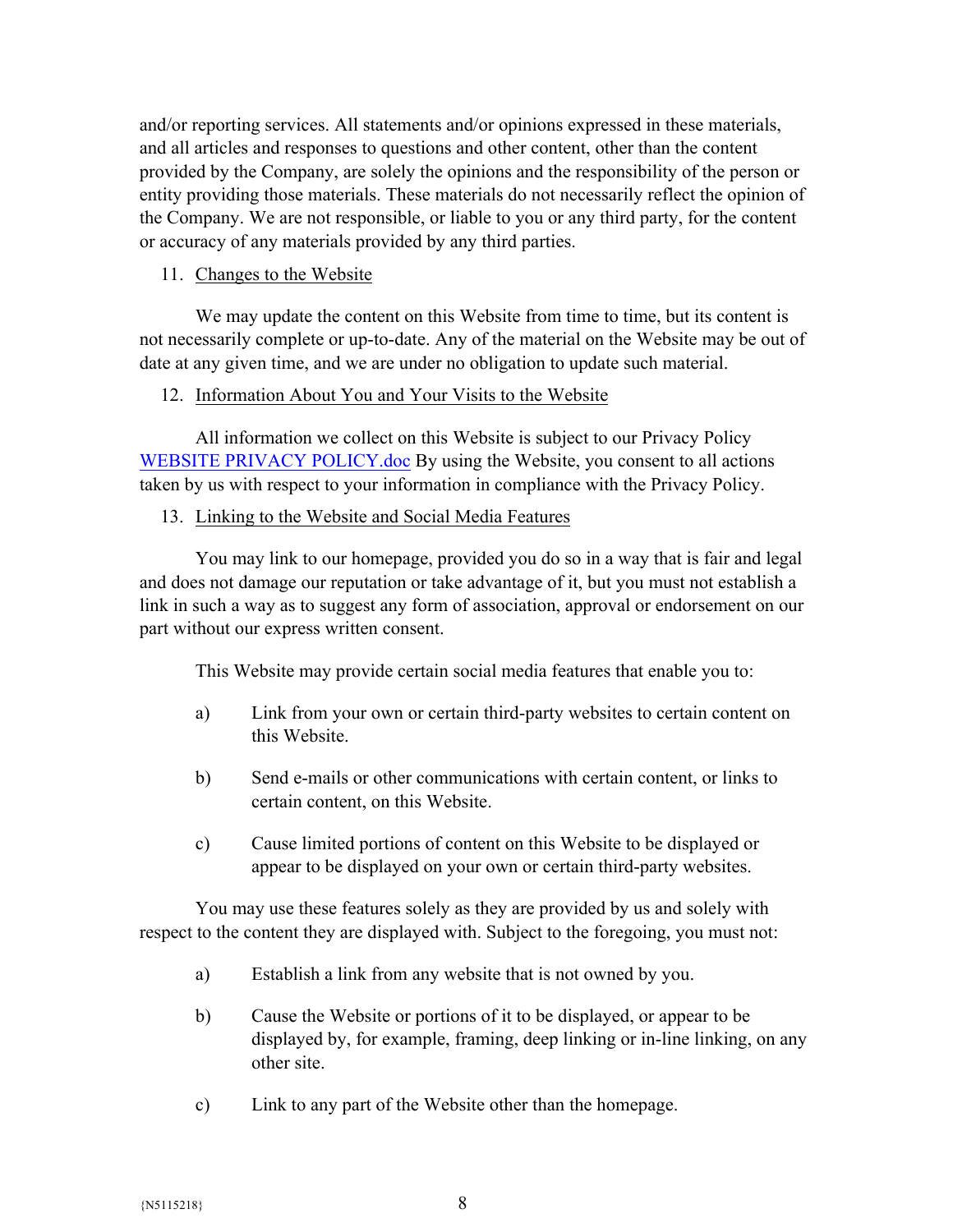d) Otherwise take any action with respect to the materials on this Website that is inconsistent with any other provision of these Terms of Use.

You agree to cooperate with us in causing any unauthorized framing or linking immediately to cease. We reserve the right to withdraw linking permission without notice.

We may disable all or any social media features and any links at any time without notice in our discretion.

### 14. Links from the Website

If the Website contains links to other sites and resources provided by third parties, these links are provided for your convenience only. This includes links contained in advertisements, including banner advertisements and sponsored links. We have no control over the contents of those sites or resources, and accept no responsibility for them or for any loss or damage that may arise from your use of them. If you decide to access any of the third party websites linked to this Website, you do so entirely at your own risk and subject to the terms and conditions of use for such websites.

### 15. Geographic Restrictions.

The owner of the Website is based in the state of Connecticut in the United States. We provide this Website for use only by persons located in the United States. We make no claims that the Website or any of its content is accessible or appropriate outside of the United States. Access to the Website may not be legal by certain persons or in certain countries. If you access the Website from outside the United States, you do so on your own initiative and are responsible for compliance with local laws.

### 16. Disclaimer of Warranties.

You understand that we cannot and do not guarantee or warrant that files available for downloading from the internet or the Website will be free of viruses or other destructive code. You are responsible for implementing sufficient procedures and checkpoints to satisfy your particular requirements for anti-virus protection and accuracy of data input and output, and for maintaining a means external to our site for any reconstruction of any lost data. WE WILL NOT BE LIABLE FOR ANY LOSS OR DAMAGE CAUSED BY A DISTRIBUTED DENIAL-OF-SERVICE ATTACK, VIRUSES OR OTHER TECHNOLOGICALLY HARMFUL MATERIAL THAT MAY INFECT YOUR COMPUTER EQUIPMENT, COMPUTER PROGRAMS, DATA OR OTHER PROPRIETARY MATERIAL DUE TO YOUR USE OF THE WEBSITE OR ANY SERVICES OR ITEMS OBTAINED THROUGH THE WEBSITE OR TO YOUR DOWNLOADING OF ANY MATERIAL POSTED ON IT, OR ON ANY WEBSITE LINKED TO IT.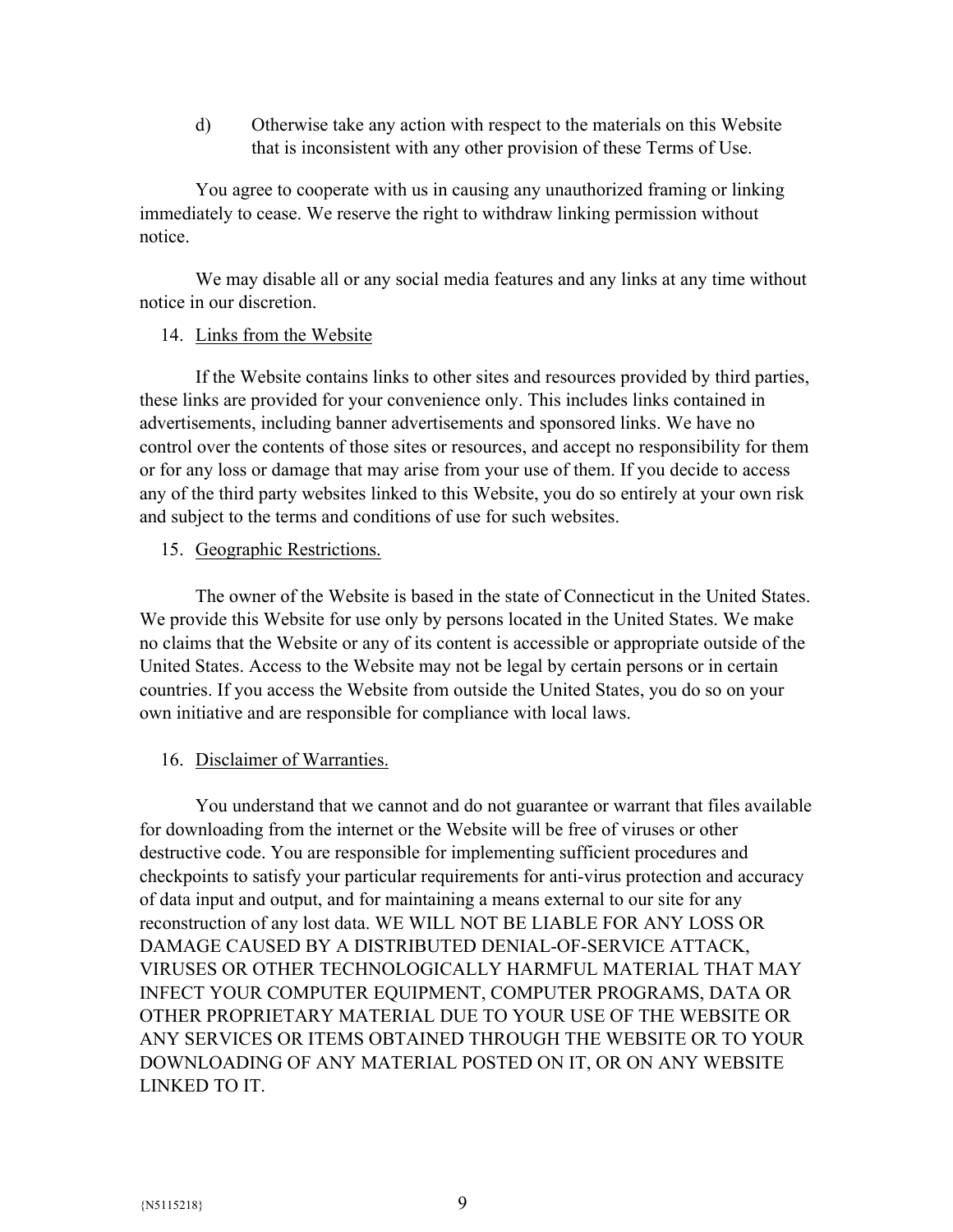YOUR USE OF THE WEBSITE, ITS CONTENT AND ANY SERVICES OR ITEMS OBTAINED THROUGH THE WEBSITE IS AT YOUR OWN RISK. THE WEBSITE, ITS CONTENT AND ANY SERVICES OR ITEMS OBTAINED THROUGH THE WEBSITE ARE PROVIDED ON AN "AS IS" AND "AS AVAILABLE" BASIS, WITHOUT ANY WARRANTIES OF ANY KIND, EITHER EXPRESS OR IMPLIED. NEITHER THE COMPANY NOR ANY PERSON ASSOCIATED WITH THE COMPANY MAKES ANY WARRANTY OR REPRESENTATION WITH RESPECT TO THE COMPLETENESS, SECURITY, RELIABILITY, QUALITY, ACCURACY OR AVAILABILITY OF THE WEBSITE. WITHOUT LIMITING THE FOREGOING, NEITHER THE COMPANY NOR ANYONE ASSOCIATED WITH THE COMPANY REPRESENTS OR WARRANTS THAT THE WEBSITE, ITS CONTENT OR ANY SERVICES OR ITEMS OBTAINED THROUGH THE WEBSITE WILL BE ACCURATE, RELIABLE, ERROR-FREE OR UNINTERRUPTED, THAT DEFECTS WILL BE CORRECTED, THAT OUR SITE OR THE SERVER THAT MAKES IT AVAILABLE ARE FREE OF VIRUSES OR OTHER HARMFUL COMPONENTS OR THAT THE WEBSITE OR ANY SERVICES OR ITEMS OBTAINED THROUGH THE WEBSITE WILL OTHERWISE MEET YOUR NEEDS OR EXPECTATIONS.

THE COMPANY HEREBY DISCLAIMS ALL WARRANTIES OF ANY KIND, WHETHER EXPRESS OR IMPLIED, STATUTORY OR OTHERWISE, INCLUDING BUT NOT LIMITED TO ANY WARRANTIES OF MERCHANTABILITY, NON-INFRINGEMENT AND FITNESS FOR PARTICULAR PURPOSE.

SOME JURISDICTIONS DO NOT ALLOW THE EXCLUSION OF OR LIMITATIONS ON IMPLIED WARRANTIES OR THE LIMITATIONS ON THE APPLICABLE STATUTORY RIGHTS OF A CONSUMER, SO SOME OR ALL OF THE ABOVE EXCLUSIONS AND LIMITATIONS MAY NOT APPLY TO YOU.

### 17. Limitation on Liability.

TO THE FULLEST EXTENT PERMITTED BY APPLICABLE LAW, IN NO EVENT WILL THE COMPANY OR ITS AFFILIATES, OR ANY OF ITS OR THEIR LICENSORS OR, SERVICE PROVIDERS, HAVE ANY LIABILITY ARISING OUT OF OR IN CONNECTION WITH YOUR USE, OR INABILITY TO USE, THE WEBSITE, ANY WEBSITES LINKED TO IT, ANY CONTENT ON THE WEBSITE OR SUCH OTHER WEBSITES OR ANY SERVICES OR ITEMS OBTAINED THROUGH THE WEBSITE OR SUCH OTHER WEBSITES, INCLUDING ANY DIRECT, INDIRECT, SPECIAL, INCIDENTAL, CONSEQUENTIAL OR PUNITIVE DAMAGES, INCLUDING BUT NOT LIMITED TO, PERSONAL INJURY, PAIN AND SUFFERING, EMOTIONAL DISTRESS, LOSS OF REVENUE, LOSS OF PROFITS, LOSS OF BUSINESS OR ANTICIPATED SAVINGS, LOSS OF USE, LOSS OF GOODWILL, LOSS OF DATA, AND WHETHER CAUSED BY TORT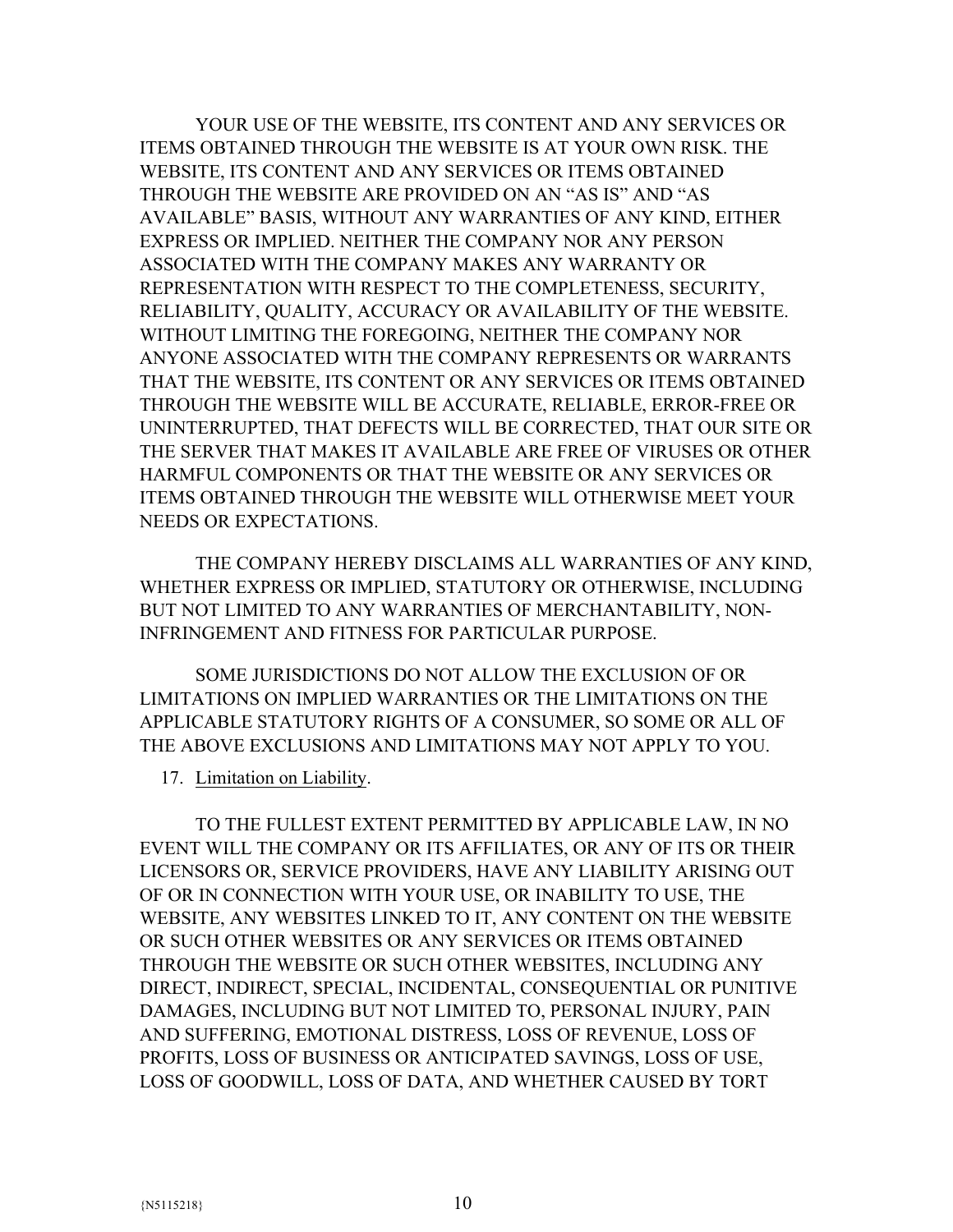# (INCLUDING NEGLIGENCE), BREACH OF CONTRACT OR OTHERWISE, EVEN IF FORESEEABLE.

# THE FOREGOING DOES NOT AFFECT ANY LIABILITY WHICH CANNOT BE EXCLUDED OR LIMITED UNDER APPLICABLE LAW.

### 18. Indemnification.

You agree to indemnify, defend and hold harmless Company and its officers, directors, employees, agents, affiliates, successors and assigns from and against any and all losses, damages, liabilities, deficiencies, claims, actions, judgments, settlements, interest, awards, penalties, fines, costs, or expenses of whatever kind, including attorneys' fees, arising from or relating to your violation of these Terms of Use or your use of the Website, including, but not limited to, your User Contributions, any use of the Website's content, services and products other than as expressly authorized in these Terms of Use or your use of any information obtained from the Website.

### 19. Severability.

If any provision of this Agreement is illegal or unenforceable under applicable law, the remainder of the provision will be amended to achieve as closely as possible the effect of the original term and all other provisions of this Agreement will continue in full force and effect.

# 20. Governing Law.

This Agreement is governed by and construed in accordance with the internal laws of the State of Connecticut without giving effect to any choice or conflict of law provision or rule. Any legal suit, action or proceeding arising out of or related to this Agreement or the Application shall be instituted exclusively in the federal courts of the United States or the courts of the State of Connecticut in each case located in Waterbury. You waive any and all objections to the exercise of jurisdiction over you by such courts and to venue in such courts.

# 21. Limitation of Time to File Claims.

ANY CAUSE OF ACTION OR CLAIM YOU MAY HAVE ARISING OUT OF OR RELATING TO THESE TERMS OF USE OR THE WEBSITE MUST BE COMMENCED WITHIN ONE (1) YEAR AFTER THE CAUSE OF ACTION ACCRUES, OTHERWISE, SUCH CAUSE OF ACTION OR CLAIM IS PERMANENTLY BARRED.

# 22. Entire Agreement.